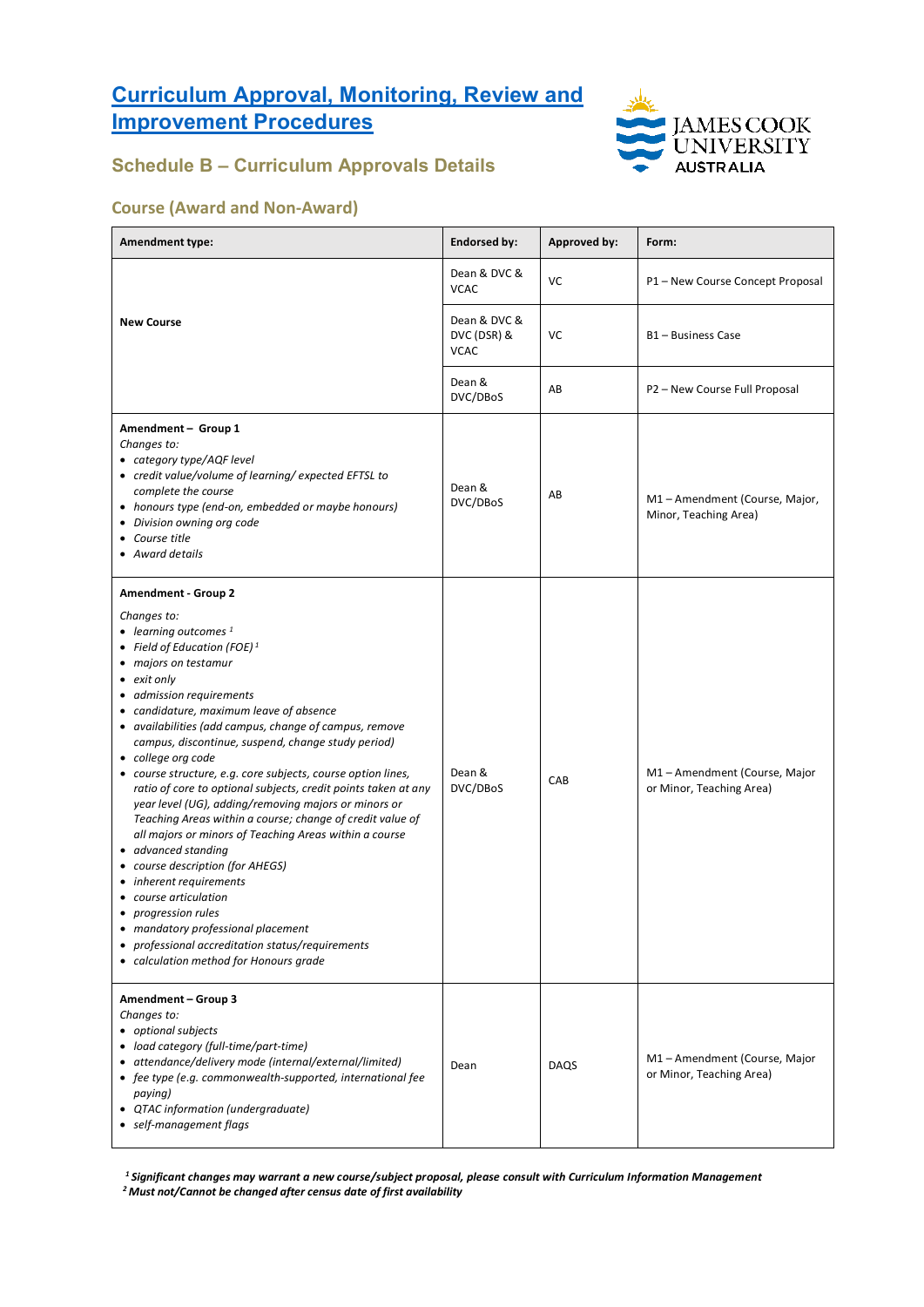

### **Schedule B – Curriculum Approvals Details**

| Amendment-Group 4- processed by CIMS - no need for<br>separate form or approval<br>Changes to:<br>• correct formatting and typographical errors<br>• change of subject title following CSDB amendment<br>• update QTAC and CRICOS information following a course<br>approval<br>• update Course Coordinator details as advised by CMOs | n/a                | n/a | n/a                                                             |
|----------------------------------------------------------------------------------------------------------------------------------------------------------------------------------------------------------------------------------------------------------------------------------------------------------------------------------------|--------------------|-----|-----------------------------------------------------------------|
| <b>Discontinue</b>                                                                                                                                                                                                                                                                                                                     | DVC/DBoS           | CAB | D1 - Discontinuation (Course,<br>Major or Minor, Teaching Area) |
| Suspend                                                                                                                                                                                                                                                                                                                                | DVC/DBoS           | CAB | S1 - Suspension (Course, Major or<br>Minor, Teaching Area)      |
| <b>Resurrect previously Discontinued Course</b>                                                                                                                                                                                                                                                                                        | Dean &<br>DVC/DBoS | AB  | R <sub>3</sub> - Course Resurrection                            |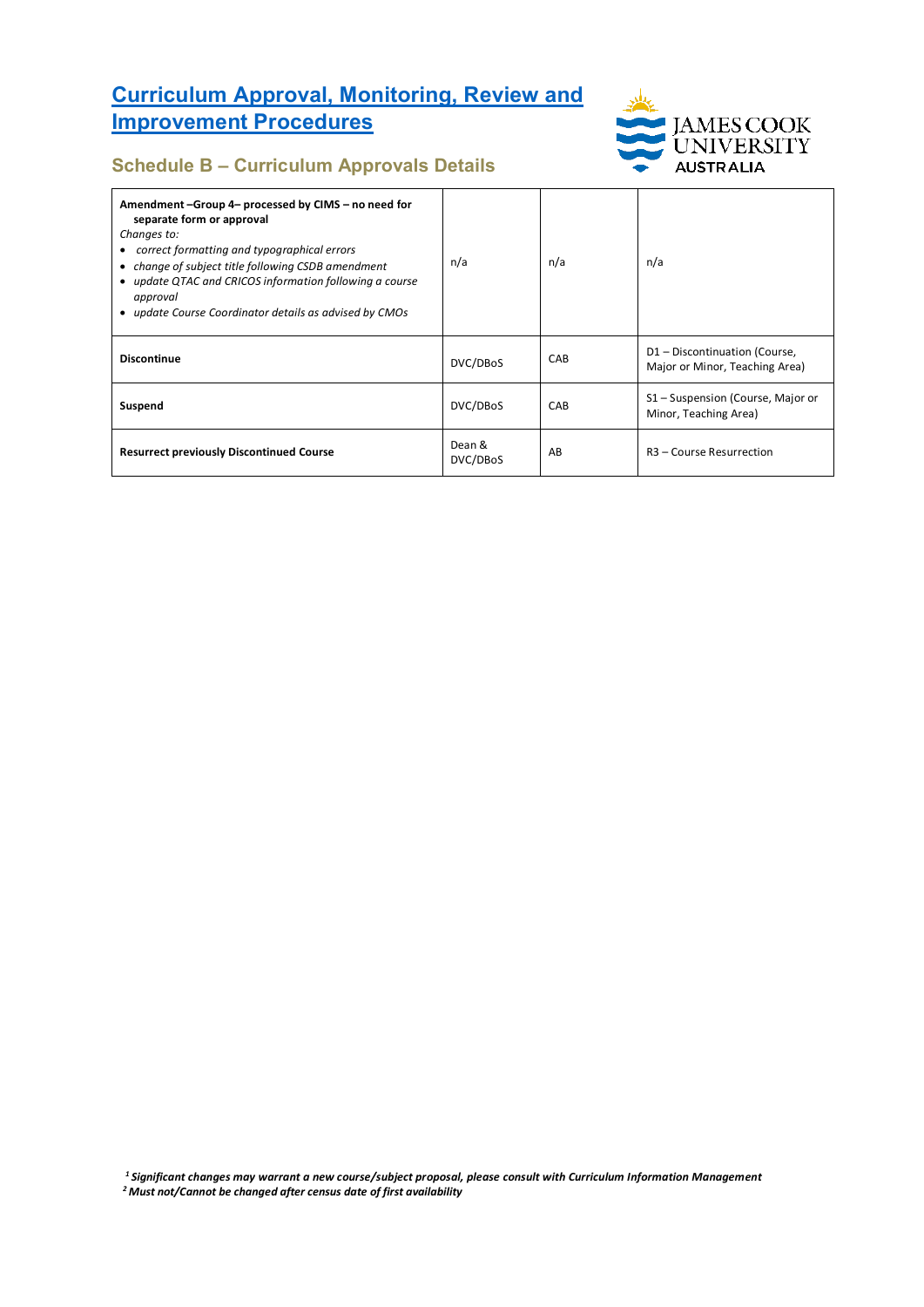

## **Schedule B – Curriculum Approvals Details**

### **Major/Teaching Area/Specialisation**

| <b>Approval type:</b>                                                                                                                                                                                                                                                                   | <b>Endorsed by:</b><br>Approved by: |             | Form:                                                           |
|-----------------------------------------------------------------------------------------------------------------------------------------------------------------------------------------------------------------------------------------------------------------------------------------|-------------------------------------|-------------|-----------------------------------------------------------------|
| <b>New</b><br>Amendment - Group 1<br>Changes to:<br>• credit value<br>$\bullet$ title                                                                                                                                                                                                   | DVC/DBoS                            | CAB         | P3 - New Major or Minor or<br><b>Teaching Area Proposal</b>     |
| <b>Amendment - Group 2</b><br>Changes to:<br>• structure e.g. core subjects, option lines, ratio of core to<br>optional subjects, credit points taken at any year level<br>• availabilities (add campus, change of campus, remove<br>campus, discontinue, suspend, change study period) | DVC/DBoS                            | CAB         | M1-Amendment (Course,<br>Major or Minor, Teaching Area)         |
| Amendment-Group 3<br>Changes to:<br>• optional subjects<br>• attendance/delivery mode (internal/external/limited)<br>• QTAC information<br>• Self-management flags                                                                                                                      | Dean                                | <b>DAQS</b> | M1-Amendment (Course,<br>Major or Minor, Teaching Area)         |
| Amendment - Group 4 - processed by CIMS - no need for<br>separate form or approval<br>Changes to:<br>• correct formatting and typographical errors<br>• Change of subject title following CSDB amendment                                                                                | n/a                                 | n/a         | n/a                                                             |
| <b>Discontinue</b>                                                                                                                                                                                                                                                                      | DVC/DBoS                            | CAB         | D1 - Discontinuation (Course,<br>Major or Minor, Teaching Area) |
| Suspend                                                                                                                                                                                                                                                                                 | DVC/DBoS                            | CAB         | S1 - Suspension (Course, Major<br>or Minor, Teaching Area)      |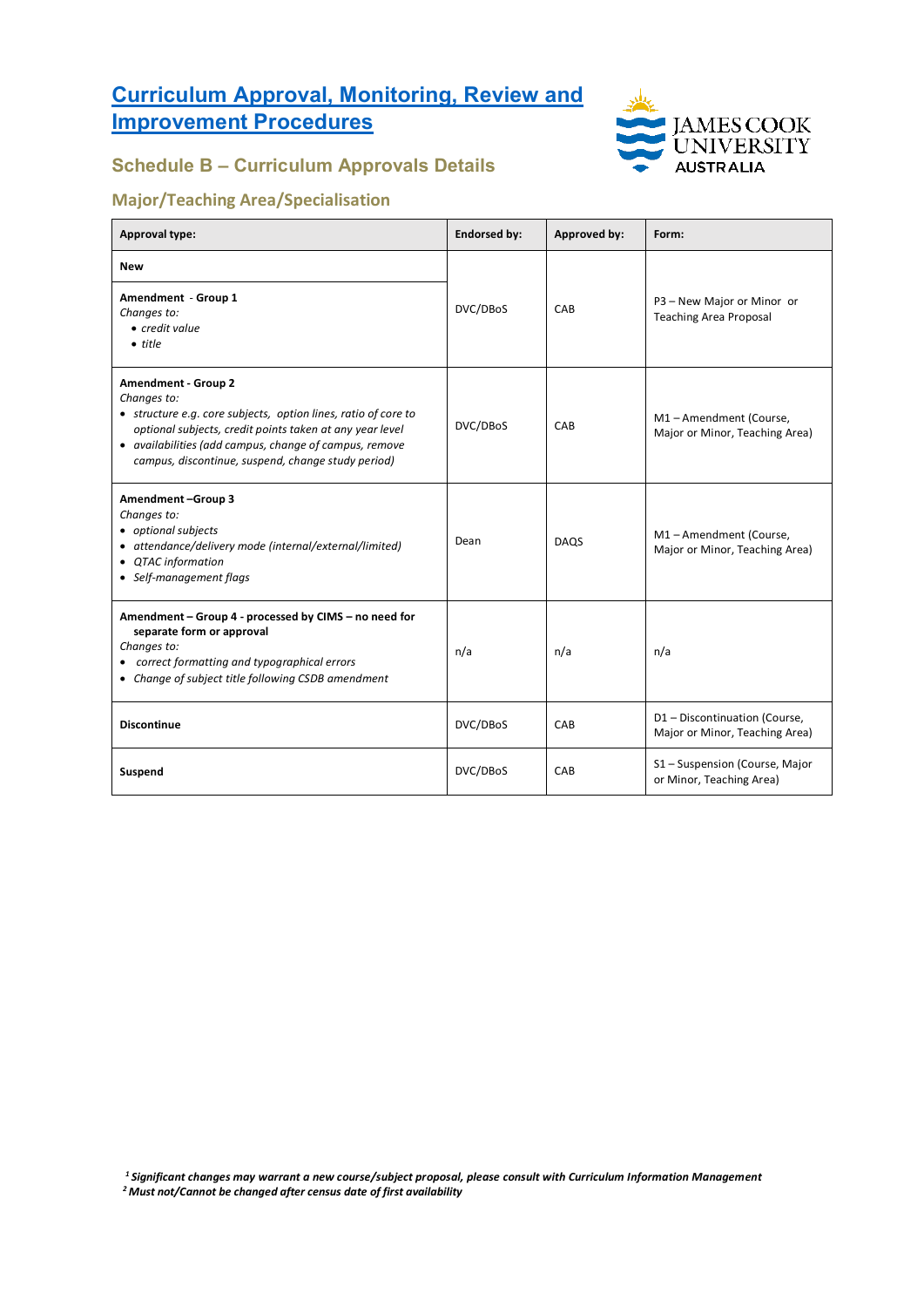

## **Schedule B – Curriculum Approvals Details**

#### **Minor**

| Approval type:                                                                                                                                                                                                                                                                   | <b>Endorsed by:</b> | Approved by: | Form:                                                           |
|----------------------------------------------------------------------------------------------------------------------------------------------------------------------------------------------------------------------------------------------------------------------------------|---------------------|--------------|-----------------------------------------------------------------|
| New<br>Amendment - Group 1<br>Changes to:<br>• credit value<br>$\bullet$ title                                                                                                                                                                                                   | Dean                | DVC/DBoS     | P3 - New Major or Minor or<br><b>Teaching Area Proposal</b>     |
| Amendment - Group 2<br>Changes to:<br>• structure e.g. core subjects, option lines, ratio of core to<br>optional subjects, credit points taken at any year level<br>• availabilities (add campus, change of campus, remove<br>campus, discontinue, suspend, change study period) | Dean                | DVC/DBoS     | M1-Amendment (Course,<br>Major or Minor, Teaching Area)         |
| Amendment - Group 3<br>Changes to:<br>• optional subjects<br>• attendance/delivery mode (internal/external/limited)<br>• QTAC information<br>• self-management flags                                                                                                             | Dean                | <b>DAQS</b>  | M1-Amendment (Course,<br>Major or Minor, Teaching Area)         |
| Amendment - Group 4 - processed by CIMS - no need for<br>separate form or approval<br>Changes to:<br>• correct formatting and typographical errors<br>• change of subject title following CSDB amendment                                                                         | n/a                 | n/a          | n/a                                                             |
| <b>Discontinue</b>                                                                                                                                                                                                                                                               | Dean                | DVC/DBoS     | D1 - Discontinuation (Course,<br>Major or Minor, Teaching Area) |
| Suspend                                                                                                                                                                                                                                                                          | Dean                | DVC/DBoS     | S1 - Suspension (Course, Major<br>or Minor, Teaching Area)      |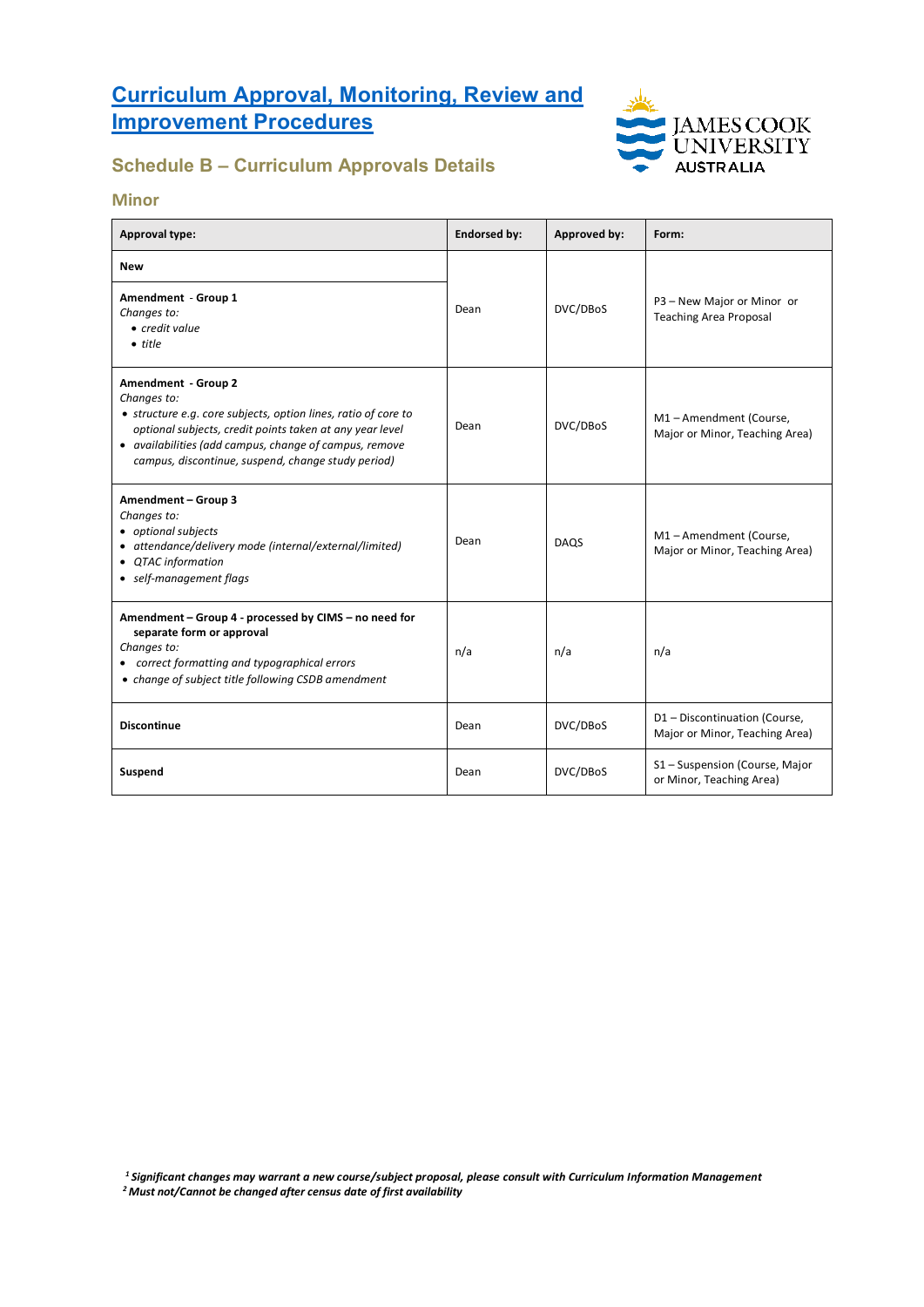

## **Schedule B – Curriculum Approvals Details**

#### **Subject**

#### **\* Subject amendments in Group 1, 2 and 3 will require approval of all appropriate College Deans**

| <b>Approval type:</b>                                                                                                                                                                                                                                                                                                                                                | <b>Endorsed by:</b> | Approved<br>by:                     | Form:                                |
|----------------------------------------------------------------------------------------------------------------------------------------------------------------------------------------------------------------------------------------------------------------------------------------------------------------------------------------------------------------------|---------------------|-------------------------------------|--------------------------------------|
| New<br>Amendment - Group 1 *<br>Changes to:<br>• category type<br>• credit points<br>• significant changes to subject description<br>• work experience In Industry category                                                                                                                                                                                          | Dean<br>DVC/DBoS    | CAB                                 | P4 - New Subject Proposal            |
| <b>New Independent Studies Subject</b>                                                                                                                                                                                                                                                                                                                               | Dean                | DAQS                                | P5 - New Independent Studies Subject |
| Amendment - Group 2*<br>Changes to:<br>• subject title $1$<br>$\bullet$ result type $1$<br>$\bullet$ FOE code <sup>1</sup><br>• Availabilities (add campus, change of campus, remove<br>campus, discontinue, not offer whole subject, not<br>offer individual availabilities, 'hide' availability,<br>change study period; change attendance or delivery<br>mode)    | Dean                | DVC/DBoS                            | CSDB amendment                       |
| Amendment - Group 3 *<br>Changes to:<br>learning outcomes <sup>1</sup><br>$\bullet$<br>assessment<br>college responsible for admin (owning org unit) <sup>2</sup><br>EFTSL distribution for teaching <sup>2</sup><br>tuition patterns, frequency of offer<br>pre-requisites/co-requisites/anti-requisites<br>allowed/not allowed course codes<br>quota - Max and Min | n/a                 | Dean                                | CSDB amendment                       |
| Amendment - Group 4<br>Changes to:<br>• Corrections to typographical errors<br>• Minor changes and corrections to subject description<br>• assumed knowledge<br>• face-to-face dates<br>• override dates (early start dates / late end dates)<br>• self-management flags<br>• study mode, load category                                                              | n/a                 | Dean/ or<br>DAQS                    | CSDB amendment                       |
| Amendment - Group 5<br>Changes to:<br>• coordinator, lecturers                                                                                                                                                                                                                                                                                                       | n/a                 | Academic<br>Services<br>Team Leader | TRDB amendment                       |
| <b>Discontinue</b>                                                                                                                                                                                                                                                                                                                                                   | Dean &<br>DVC/DBoS  | CAB                                 | CSDB amendment                       |

*1 Significant changes may warrant a new course/subject proposal, please consult with Curriculum Information Management*

*2 Must not/Cannot be changed after census date of first availability*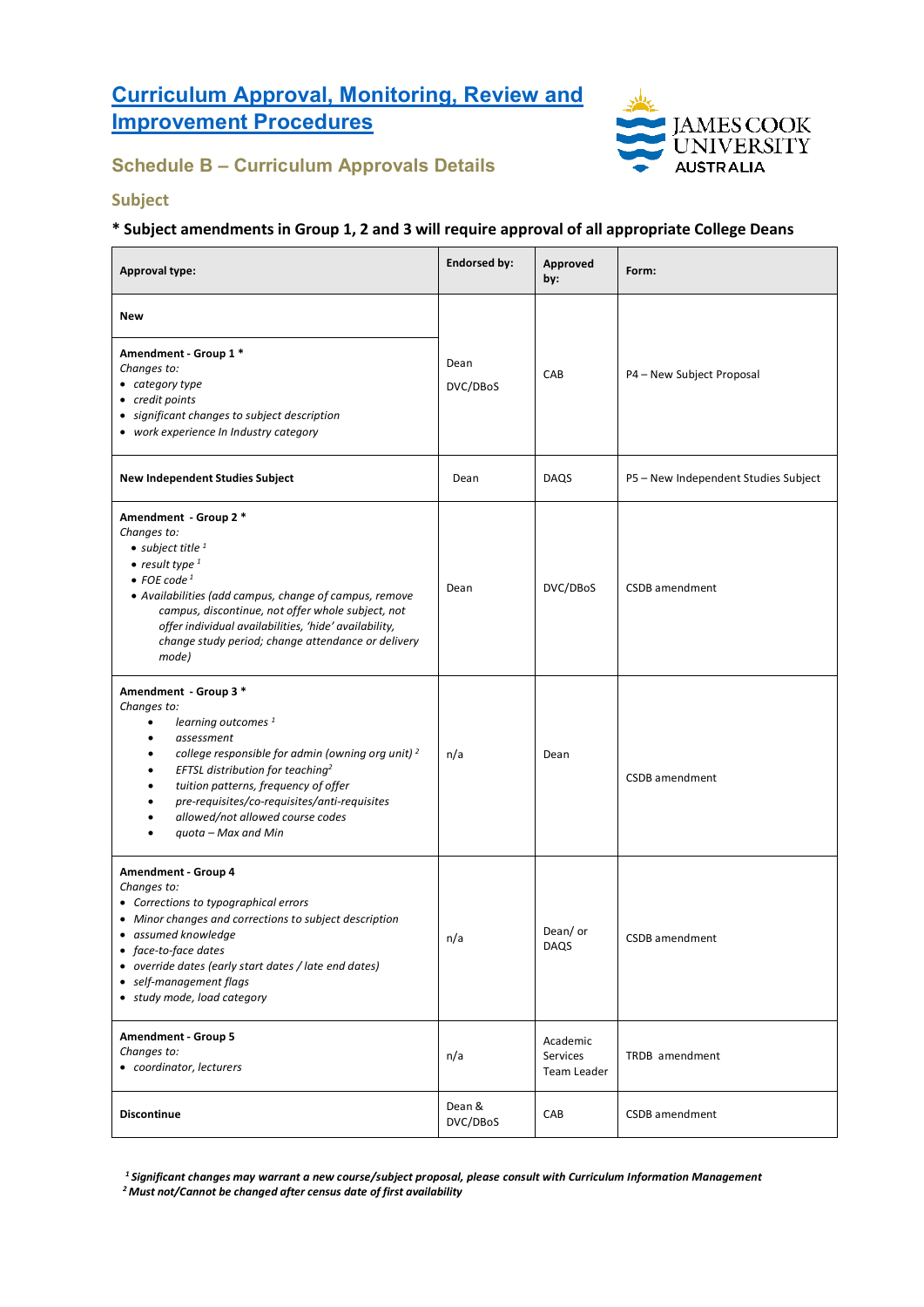

## **Schedule B – Curriculum Approvals Details**

#### **Module**

| <b>Approval type:</b>                                                                                                                                                                                                                                                                                                                                                                                                                 | <b>Endorsed by:</b> | Approved<br>by:                     | Form:                     |
|---------------------------------------------------------------------------------------------------------------------------------------------------------------------------------------------------------------------------------------------------------------------------------------------------------------------------------------------------------------------------------------------------------------------------------------|---------------------|-------------------------------------|---------------------------|
| <b>New</b><br>Amendment - Group 1<br>Changes to:<br>• category type<br>• credit points<br>• significant changes to module description                                                                                                                                                                                                                                                                                                 | Dean<br>DVC/DBoS    | CAB                                 | P4 - New Subject Proposal |
| Amendment - Group 2<br>Changes to:<br>• module title $1$<br>• result type $1$<br>• FOE code <sup>1</sup><br>• Availabilities (add campus, change of campus, remove<br>campus, discontinue, not offer whole module, not offer<br>individual availabilities, change study period; change<br>attendance or delivery mode)                                                                                                                | Dean                | DVC/DBoS                            | CSDB amendment            |
| Amendment - Group 3<br>Changes to:<br>learning outcomes <sup>1</sup><br>٠<br>pre-requisites/co-requisites/anti-requisites<br>$\bullet$<br>assessment<br>$\bullet$<br>college responsible for admin (owning org unit) <sup>2</sup><br>$\bullet$<br>EFTSL distribution for teaching <sup>2</sup><br>٠<br>allowed/not allowed course/program codes<br>$\bullet$<br>tuition patterns, frequency of offer<br>٠<br>quota - Max and Min<br>٠ | n/a                 | Dean                                | CSDB amendment            |
| Amendment - Group 4<br>Changes to:<br>• Corrections to typographical errors<br>• Minor changes and corrections to module description<br>• assumed knowledge<br>• face-to-face dates<br>• override dates (early start dates / late end dates)<br>• self-management flags<br>• study mode, load category                                                                                                                                | n/a                 | Dean/ or<br>DAQS                    | <b>CSDB</b> amendment     |
| Amendment - Group 5<br>Changes to:<br>• coordinator, lecturers                                                                                                                                                                                                                                                                                                                                                                        | n/a                 | Academic<br>Services<br>Team Leader | TRDB amendment            |
| <b>Discontinue</b>                                                                                                                                                                                                                                                                                                                                                                                                                    | Dean &<br>DVC/DBoS  | CAB                                 | CSDB amendment            |

*<sup>1</sup> Significant changes may warrant a new course/subject proposal, please consult with Curriculum Information Management*

*<sup>2</sup> Must not/Cannot be changed after census date of first availability*